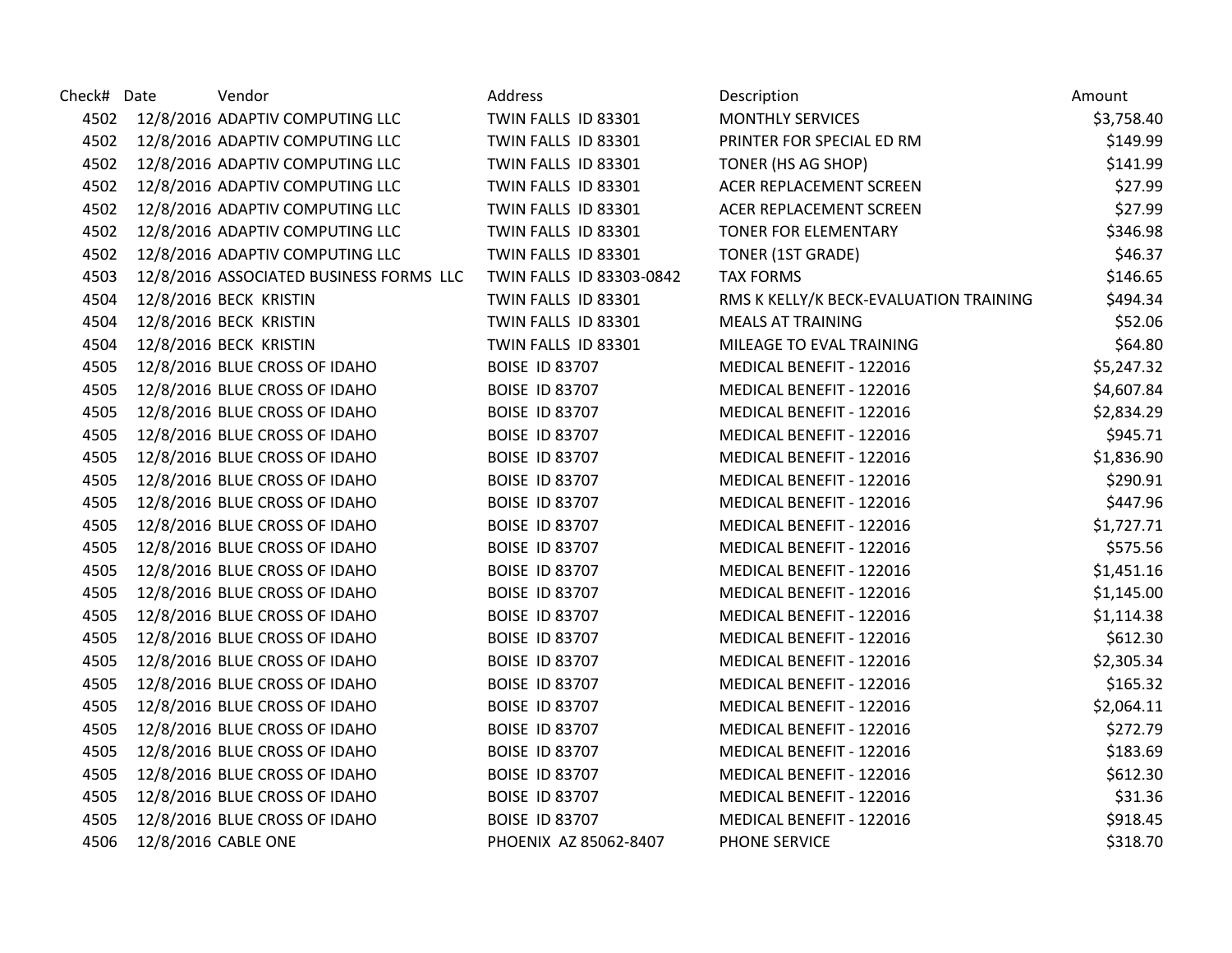| 4507 | 12/8/2016 CITY OF HANSEN               | HANSEN ID 83334          | <b>WATER</b>                        | \$220.50   |
|------|----------------------------------------|--------------------------|-------------------------------------|------------|
| 4507 | 12/8/2016 CITY OF HANSEN               | HANSEN ID 83334          | <b>SEWER</b>                        | \$292.50   |
| 4508 | 12/8/2016 CULLIGAN MAGIC VALLEY        | Twin Falls ID 83301      | RENTAL OF WATER SOFTENER            | \$27.00    |
| 4508 | 12/8/2016 CULLIGAN MAGIC VALLEY        | Twin Falls ID 83301      | <b>JR/SR HIGH</b>                   | \$51.90    |
| 4508 | 12/8/2016 CULLIGAN MAGIC VALLEY        | Twin Falls ID 83301      | ELEMENTARY                          | \$8.45     |
| 4509 | 12/8/2016 DAYTREATMENT YOUTH SERVICES  | JEROME ID 83338          | TRANSPORTATION FOR STUDENT A        | \$871.20   |
| 4509 | 12/8/2016 DAYTREATMENT YOUTH SERVICES  | JEROME ID 83338          | IEP ADMIN FEE 11/01-11/30           | \$200.00   |
| 4510 | 12/8/2016 DELL MARKETING L.P.          | CHICAGO IL 60680-2816    | LAPTOP BATTERY-C WOLF               | \$86.39    |
| 4511 | 12/8/2016 FARMERS NATIONAL BANK        | TWIN FALLS ID 83303      | DO SUPPLIES/TONER                   | \$427.63   |
| 4511 | 12/8/2016 FARMERS NATIONAL BANK        | TWIN FALLS ID 83303      | P MOTHERSHEID-CALCULATOR KIT        | \$190.67   |
| 4511 | 12/8/2016 FARMERS NATIONAL BANK        | TWIN FALLS ID 83303      | <b>HS SUPPLIES</b>                  | \$11.99    |
| 4511 | 12/8/2016 FARMERS NATIONAL BANK        | TWIN FALLS ID 83303      | <b>LIBRARY SUPPLIES</b>             | \$13.97    |
| 4511 | 12/8/2016 FARMERS NATIONAL BANK        | TWIN FALLS ID 83303      | <b>MAINTENANCE SUPPLIES</b>         | \$89.90    |
| 4511 | 12/8/2016 FARMERS NATIONAL BANK        | TWIN FALLS ID 83303      | <b>ENGLISH BOOKS-MRS MATHEWS</b>    | \$133.90   |
| 4511 | 12/8/2016 FARMERS NATIONAL BANK        | TWIN FALLS ID 83303      | ISBA CONF RMS-BECK RATTO SHIELDS    | \$1,297.35 |
| 4511 | 12/8/2016 FARMERS NATIONAL BANK        | TWIN FALLS ID 83303      | <b>RED LION RM</b>                  | \$182.00   |
| 4512 | 12/8/2016 GEM STATE PAPER              | TWIN FALLS ID 83303-0469 | <b>VACUUM CLEANER BAGS</b>          | \$30.51    |
| 4513 | 12/8/2016 GREAT AMERICA FINANCIAL SERV | DALLAS TX 75266-0831     | COPIER AGREEMENT-ELEM               | \$138.00   |
| 4513 | 12/8/2016 GREAT AMERICA FINANCIAL SERV | DALLAS TX 75266-0831     | COPIER AGREEMENT-JR/SR HIGH         | \$137.00   |
| 4514 | 12/8/2016 Hansen School Dist #415      |                          | EMPLOYER SHARE FICA - 122016        | \$2,336.58 |
| 4514 | 12/8/2016 Hansen School Dist #415      |                          | <b>EMPLOYER SHARE FICA - 122016</b> | \$2,111.81 |
| 4514 | 12/8/2016 Hansen School Dist #415      |                          | <b>EMPLOYER SHARE FICA - 122016</b> | \$735.28   |
| 4514 | 12/8/2016 Hansen School Dist #415      |                          | <b>EMPLOYER SHARE FICA - 122016</b> | \$124.85   |
| 4514 | 12/8/2016 Hansen School Dist #415      |                          | <b>EMPLOYER SHARE FICA - 122016</b> | \$360.65   |
| 4514 | 12/8/2016 Hansen School Dist #415      |                          | <b>EMPLOYER SHARE FICA - 122016</b> | \$208.14   |
| 4514 | 12/8/2016 Hansen School Dist #415      |                          | <b>EMPLOYER SHARE FICA - 122016</b> | \$355.44   |
| 4514 | 12/8/2016 Hansen School Dist #415      |                          | <b>EMPLOYER SHARE FICA - 122016</b> | \$63.77    |
| 4514 | 12/8/2016 Hansen School Dist #415      |                          | EMPLOYER SHARE FICA - 122016        | \$8.70     |
| 4514 | 12/8/2016 Hansen School Dist #415      |                          | EMPLOYER SHARE MC - 122016          | \$268.38   |
| 4514 | 12/8/2016 Hansen School Dist #415      |                          | EMPLOYER SHARE MC - 122016          | \$166.88   |
| 4514 | 12/8/2016 Hansen School Dist #415      |                          | EMPLOYER SHARE MC - 122016          | \$30.81    |
| 4514 | 12/8/2016 Hansen School Dist #415      |                          | EMPLOYER SHARE MC - 122016          | \$390.79   |
| 4514 | 12/8/2016 Hansen School Dist #415      |                          | <b>EMPLOYER SHARE MC - 122016</b>   | \$790.80   |
| 4514 | 12/8/2016 Hansen School Dist #415      |                          | <b>EMPLOYER SHARE MC - 122016</b>   | \$230.21   |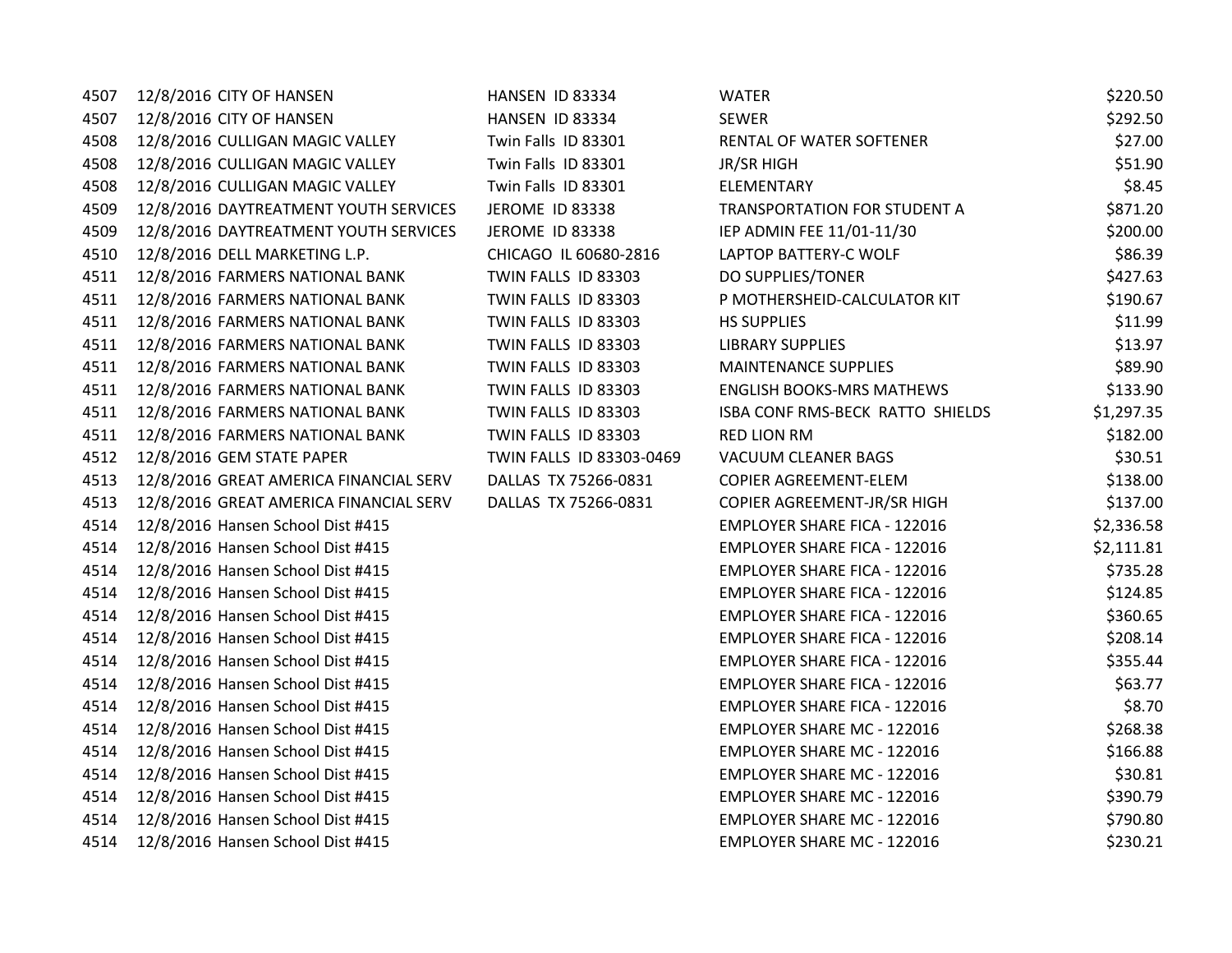| 4514 | 12/8/2016 Hansen School Dist #415                            |                          | <b>EMPLOYER SHARE MC - 122016</b>   | \$323.02   |
|------|--------------------------------------------------------------|--------------------------|-------------------------------------|------------|
| 4514 | 12/8/2016 Hansen School Dist #415                            |                          | <b>EMPLOYER SHARE MC - 122016</b>   | \$283.51   |
| 4514 | 12/8/2016 Hansen School Dist #415                            |                          | <b>EMPLOYER SHARE MC - 122016</b>   | \$291.56   |
| 4514 | 12/8/2016 Hansen School Dist #415                            |                          | <b>EMPLOYER SHARE FICA - 122016</b> | \$25.10    |
| 4514 | 12/8/2016 Hansen School Dist #415                            |                          | <b>EMPLOYER SHARE FICA - 122016</b> | \$625.16   |
| 4514 | 12/8/2016 Hansen School Dist #415                            |                          | <b>EMPLOYER SHARE MC - 122016</b>   | \$58.87    |
| 4514 | 12/8/2016 Hansen School Dist #415                            |                          | <b>EMPLOYER SHARE MC - 122016</b>   | \$268.39   |
| 4514 | 12/8/2016 Hansen School Dist #415                            |                          | <b>EMPLOYER SHARE FICA - 122016</b> | \$29.09    |
| 4514 | 12/8/2016 Hansen School Dist #415                            |                          | <b>EMPLOYER SHARE MC - 122016</b>   | \$65.41    |
| 4514 | 12/8/2016 Hansen School Dist #415                            |                          | <b>EMPLOYER SHARE FICA - 122016</b> | \$107.62   |
| 4514 | 12/8/2016 Hansen School Dist #415                            |                          | <b>EMPLOYER SHARE FICA - 122016</b> | \$179.61   |
| 4514 | 12/8/2016 Hansen School Dist #415                            |                          | <b>EMPLOYER SHARE FICA - 122016</b> | \$22.29    |
| 4514 | 12/8/2016 Hansen School Dist #415                            |                          | <b>EMPLOYER SHARE MC - 122016</b>   | \$133.80   |
| 4514 | 12/8/2016 Hansen School Dist #415                            |                          | <b>EMPLOYER SHARE FICA - 122016</b> | \$406.32   |
| 4515 | 12/8/2016 Hansen School Dist #415                            |                          | ** VOID **                          | \$0.00     |
| 4516 | 12/8/2016 Hansen School Dist. #415                           |                          | ** VOID **                          | \$0.00     |
| 4517 | 12/8/2016 HOME DEPOT CREDIT SERV                             | COLUMBUS OH 43218-3175   | <b>AG SHOP SUPPLIES</b>             | \$387.35   |
| 4518 | 12/8/2016 IDAHO DEPT OF HEALTH & WELFARE BOISE ID 83720-0036 |                          | <b>MEDICAID MATCH</b>               | \$2,000.00 |
| 4519 | 12/8/2016 IDAHO POWER                                        | Seattle WA 98124-1966    | <b>JR/SR HIGH</b>                   | \$1,796.37 |
| 4519 | 12/8/2016 IDAHO POWER                                        | Seattle WA 98124-1966    | ELEMENTARY                          | \$1,843.15 |
| 4519 | 12/8/2016 IDAHO POWER                                        | Seattle WA 98124-1966    | PRE SCHOOL                          | \$50.14    |
| 4519 | 12/8/2016 IDAHO POWER                                        | Seattle WA 98124-1966    | <b>FOOTBALL FIELD</b>               | \$10.83    |
| 4520 | 12/8/2016 IDAHO STATE BILLING SERVICE                        | <b>BOISE ID 83709</b>    | MEDICAID ADMIN FEES                 | \$103.89   |
| 4520 | 12/8/2016 IDAHO STATE BILLING SERVICE                        | <b>BOISE ID 83709</b>    | <b>MEDICAID ADMIN FEES</b>          | \$704.86   |
| 4521 | 12/8/2016 INTEGRATED TECHNOLOGIES                            | TWIN FALLS ID 83303-1843 | <b>HS OFFICE</b>                    | \$14.44    |
| 4521 | 12/8/2016 INTEGRATED TECHNOLOGIES                            | TWIN FALLS ID 83303-1843 | <b>HS TEACHERS</b>                  | \$221.88   |
| 4521 | 12/8/2016 INTEGRATED TECHNOLOGIES                            | TWIN FALLS ID 83303-1843 | ELEM-SHARP                          | \$243.40   |
| 4521 | 12/8/2016 INTEGRATED TECHNOLOGIES                            | TWIN FALLS ID 83303-1843 | ELEM-XEROX                          | \$156.65   |
| 4521 | 12/8/2016 INTEGRATED TECHNOLOGIES                            | TWIN FALLS ID 83303-1843 | <b>STAPLES</b>                      | \$98.00    |
| 4521 | 12/8/2016 INTEGRATED TECHNOLOGIES                            | TWIN FALLS ID 83303-1843 | HS TEACHERS-AUGUST                  | \$254.82   |
| 4522 | 12/8/2016 INTERMOUNTAIN GAS                                  | <b>BOISE ID 83732</b>    | JR/SR HIGH                          | \$1,132.81 |
| 4522 | 12/8/2016 INTERMOUNTAIN GAS                                  | <b>BOISE ID 83732</b>    | ELEMENTARY                          | \$135.97   |
| 4522 | 12/8/2016 INTERMOUNTAIN GAS                                  | <b>BOISE ID 83732</b>    | PRE SCHOOL                          | \$41.89    |
| 4522 | 12/8/2016 INTERMOUNTAIN GAS                                  | <b>BOISE ID 83732</b>    | AG BLDG                             | \$105.34   |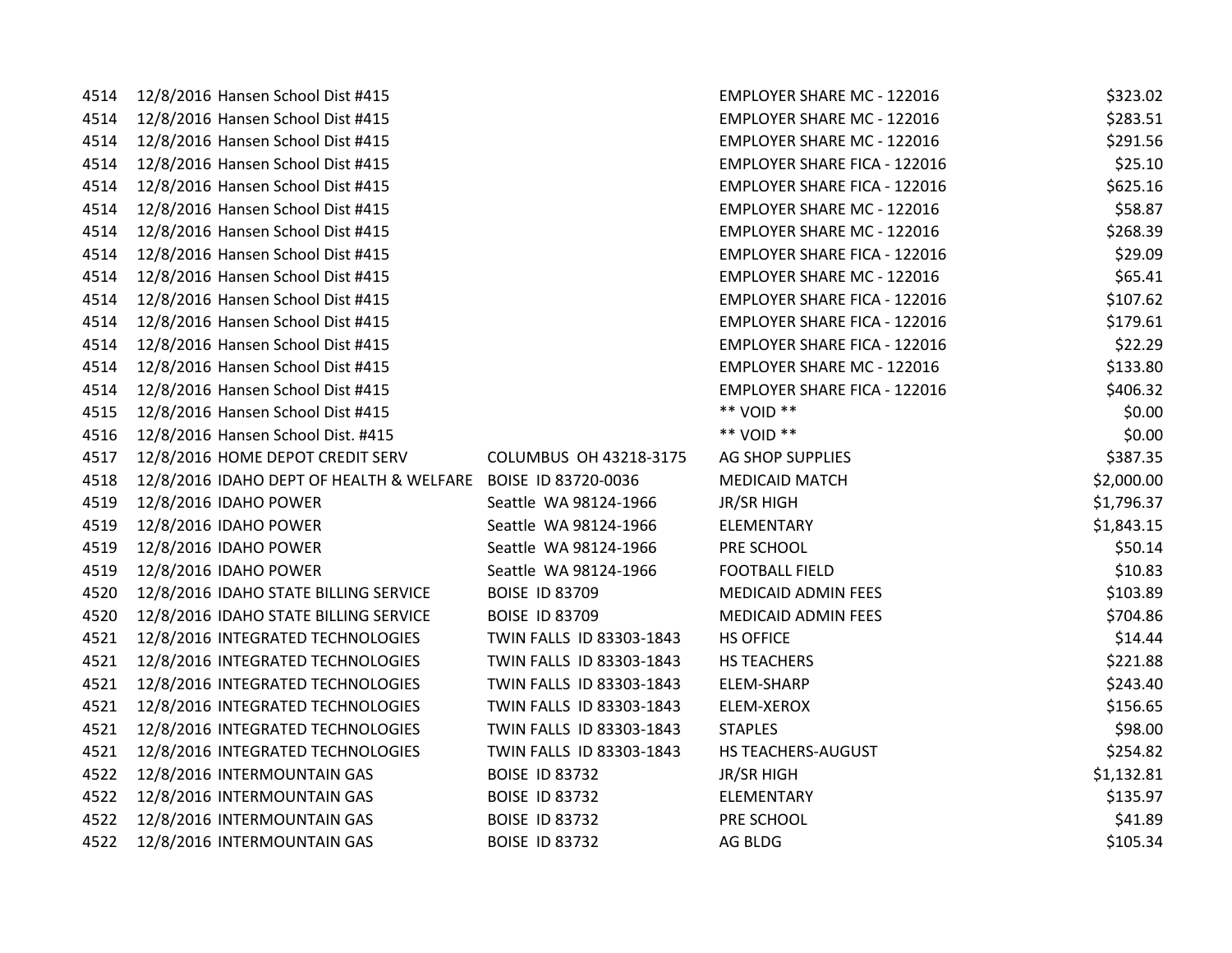| 4523 | 12/8/2016 NORCO                       | SALT LAKE CITY UT 84141-3124 K OXYGEN        |                                                           | \$20.25     |
|------|---------------------------------------|----------------------------------------------|-----------------------------------------------------------|-------------|
| 4523 | 12/8/2016 NORCO                       | SALT LAKE CITY UT 84141-3124 ACETYLENE       |                                                           | \$81.60     |
| 4523 | 12/8/2016 NORCO                       |                                              | SALT LAKE CITY UT 84141-3124 25% CARBON DIOXIDE/75% ARGON | \$36.66     |
| 4523 | 12/8/2016 NORCO                       | SALT LAKE CITY UT 84141-3124 HANDLING CHARGE |                                                           | \$9.50      |
| 4524 | 12/8/2016 ROBERTSON SUPPLY INC        | NAMPA ID 83653-1366                          | ** VOID **                                                | \$0.00      |
| 4525 | 12/8/2016 RUSH TRUCK CENTER           | DECATUR AL 35609-2208                        | FIX HORN ON BUS #7                                        | \$72.79     |
| 4526 | 12/8/2016 SELECT SOURCE INC           | KIMBERLY ID 83341                            | <b>KEYS</b>                                               | \$9.95      |
| 4526 | 12/8/2016 SELECT SOURCE INC           | KIMBERLY ID 83341                            | TURN BUCKLE FOR BACKBOARD                                 | \$4.59      |
| 4526 | 12/8/2016 SELECT SOURCE INC           | KIMBERLY ID 83341                            | NAILS FOR INSULATION AT ELEM                              | \$14.99     |
| 4527 | 12/8/2016 SKINNER HEIDI               | TWIN FALLS ID 83301                          | ** VOID **                                                | \$0.00      |
| 4528 | 12/8/2016 VERIZON WIRELESS            | DALLAS TX 75266-0108                         | <b>IPAD</b>                                               | \$30.02     |
| 4529 | 12/8/2016 WAYMENT BOB                 | HANSEN ID 83334                              | <b>DRIVER MEALS</b>                                       | \$32.50     |
| 4530 | 12/8/2016 WORDEN VALERIA              | HANSEN ID 83334                              | <b>DRIVER MEALS</b>                                       | \$13.00     |
| 4531 | 12/8/2016 IDAHO STATE TAX COMMISSION  | BOISE ID 83722-0410                          | LUNCH ROOM                                                | \$15.28     |
| 4532 | 12/8/2016 PSI ENVIRONMENTAL           | LOS ANGELES CA 90060-0248                    | JR/SR HIGH                                                | \$165.80    |
| 4532 | 12/8/2016 PSI ENVIRONMENTAL           | LOS ANGELES CA 90060-0248                    | ELEMENTARY                                                | \$69.90     |
| 4533 | 12/8/2016 MOORE SMITH BUXTON & TURCKE | <b>BOISE ID 83702</b>                        | <b>LEGAL SERVICES</b>                                     | \$293.00    |
| 4534 | 12/8/2016 TEK-HUT                     | TWIN FALLS ID 83301                          | <b>INTERNET SERVICE</b>                                   | \$1,000.00  |
| 4535 | 12/8/2016 HANSEN SCHOOL DISTRICT      |                                              | STUDENT REG (15 @ \$50) FOR AG DAYS                       | \$750.00    |
| 4535 | 12/8/2016 HANSEN SCHOOL DISTRICT      |                                              | ADVISOR REG FOR AG DAYS                                   | \$105.00    |
| 4536 | 12/8/2016 FINISH LINE DRIVER          | TWIN FALLS ID 83301                          | STATE REIMBRUSEMENT FOR DRIVERS ED                        | \$500.00    |
| 4537 | 12/8/2016 PEARSON EDUCATION INC       | ATLANTA GA 30384-9496                        | <b>WISC-IV TESTING PROTOCOLS</b>                          | \$131.35    |
| 4537 | 12/8/2016 PEARSON EDUCATION INC       | ATLANTA GA 30384-9496                        | WISC-IV RESPONSE BOOK CODING/SYMBO                        | \$82.50     |
| 4537 | 12/8/2016 PEARSON EDUCATION INC       | ATLANTA GA 30384-9496                        | WISC-IV RESPONS BOOK CANCELATION                          | \$52.53     |
| 4537 | 12/8/2016 PEARSON EDUCATION INC       | ATLANTA GA 30384-9496                        | SHIPPING/HANDELING                                        | \$15.98     |
| 4538 | 12/8/2016 ADPLEMCO                    | DRAPER UT 84020                              | <b>NEW TABLES</b>                                         | \$10,000.00 |
| 4539 | 12/8/2016 NATIONAL FFA                | CINCINNATI OH 45263-1363                     | SHOPCOAT                                                  | \$5.00      |
| 4539 | 12/8/2016 NATIONAL FFA                | CINCINNATI OH 45263-1363                     | <b>EMBLEM THANK YOU CARDS-PKG 12</b>                      | \$17.00     |
| 4539 | 12/8/2016 NATIONAL FFA                | CINCINNATI OH 45263-1363                     | <b>GREENHAND DEGREE PIN</b>                               | \$18.75     |
| 4539 | 12/8/2016 NATIONAL FFA                | CINCINNATI OH 45263-1363                     | <b>CHAPTER DEGREE PIN</b>                                 | \$18.75     |
| 4539 | 12/8/2016 NATIONAL FFA                | CINCINNATI OH 45263-1363                     | DISCOVERY DEGREE PIN                                      | \$18.75     |
| 4539 | 12/8/2016 NATIONAL FFA                | CINCINNATI OH 45263-1363                     | OFFICIAL FFA SCRAPBOOK                                    | \$29.50     |
| 4539 | 12/8/2016 NATIONAL FFA                | CINCINNATI OH 45263-1363                     | <b>BUTTON SUPPORT-PKG 25</b>                              | \$7.50      |
| 4539 | 12/8/2016 NATIONAL FFA                | CINCINNATI OH 45263-1363                     | <b>SHIPPING &amp; HANDELING</b>                           | \$16.00     |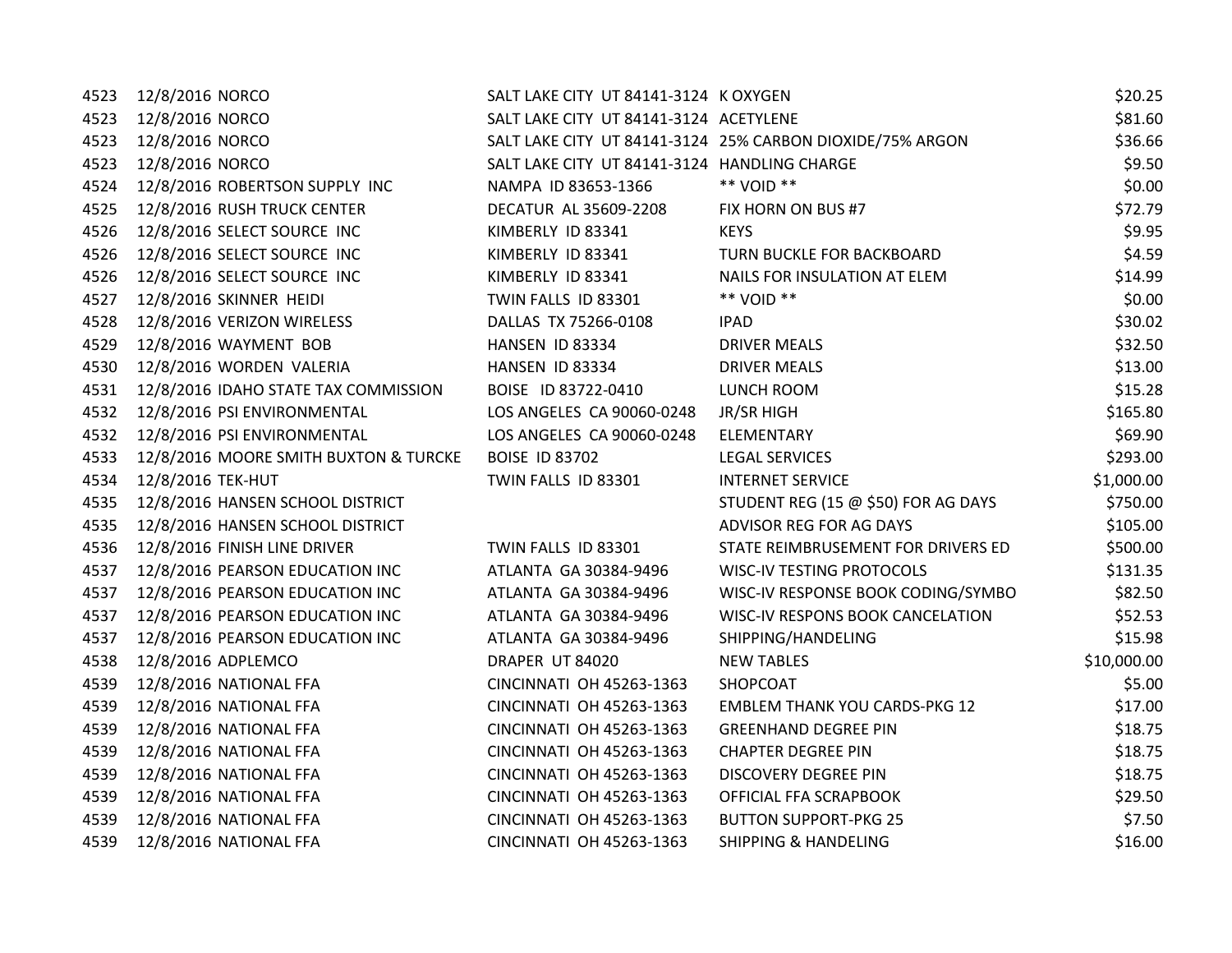| 4539 | 12/8/2016 NATIONAL FFA                   | CINCINNATI OH 45263-1363 | <b>SHOP COAT</b>                     | \$39.50     |
|------|------------------------------------------|--------------------------|--------------------------------------|-------------|
| 4540 | 12/8/2016 ALANIZ ESTER                   | HANSEN ID 83334          | <b>TRANSPORATION FOR STUDENT</b>     | \$25.12     |
| 4541 | 12/8/2016 GROVER'S PAY & PACK            | TWIN FALLS ID 83301      | ELEM HOT WATER HEATER ELEMENTS       | \$41.64     |
|      | 4544 12/11/2016 Hansen School Dist #415  |                          | UNUSED SICK LEAVE - 122016           | \$3,875.51  |
|      | 4544 12/11/2016 Hansen School Dist #415  |                          | UNUSED SICK LEAVE - 122016           | \$3,528.29  |
|      | 4544 12/11/2016 Hansen School Dist #415  |                          | <b>UNUSED SICK LEAVE - 122016</b>    | \$1,186.12  |
|      | 4544 12/11/2016 Hansen School Dist #415  |                          | UNUSED SICK LEAVE - 122016           | \$505.40    |
|      | 4544 12/11/2016 Hansen School Dist #415  |                          | UNUSED SICK LEAVE - 122016           | \$107.69    |
|      | 4544 12/11/2016 Hansen School Dist #415  |                          | UNUSED SICK LEAVE - 122016           | \$206.98    |
|      | 4544 12/11/2016 Hansen School Dist #415  |                          | <b>UNUSED SICK LEAVE - 122016</b>    | \$659.62    |
|      | 4544 12/11/2016 Hansen School Dist #415  |                          | UNUSED SICK LEAVE - 122016           | \$53.31     |
|      | 4544 12/11/2016 Hansen School Dist #415  |                          | UNUSED SICK LEAVE - 122016           | \$430.56    |
|      | 4544 12/11/2016 Hansen School Dist #415  |                          | UNUSED SICK LEAVE - 122016           | \$642.03    |
|      | 4544 12/11/2016 Hansen School Dist #415  |                          | <b>UNUSED SICK LEAVE - 122016</b>    | \$1,265.32  |
|      | 4544 12/11/2016 Hansen School Dist #415  |                          | UNUSED SICK LEAVE - 122016           | \$390.27    |
|      | 4544 12/11/2016 Hansen School Dist #415  |                          | UNUSED SICK LEAVE - 122016           | \$468.71    |
|      | 4544 12/11/2016 Hansen School Dist #415  |                          | UNUSED SICK LEAVE - 122016           | \$449.24    |
|      | 4544 12/11/2016 Hansen School Dist #415  |                          | <b>UNUSED SICK LEAVE - 122016</b>    | \$342.37    |
|      | 4544 12/11/2016 Hansen School Dist #415  |                          | <b>UNUSED SICK LEAVE - 122016</b>    | \$7.53      |
|      | 4544 12/11/2016 Hansen School Dist #415  |                          | UNUSED SICK LEAVE - 122016           | \$392.25    |
|      | 4544 12/11/2016 Hansen School Dist #415  |                          | UNUSED SICK LEAVE - 122016           | \$15.10     |
|      | 4544 12/11/2016 Hansen School Dist #415  |                          | <b>EMPLOYER SHARE PERSI - 122016</b> | \$607.06    |
|      | 4544 12/11/2016 Hansen School Dist #415  |                          | UNUSED SICK LEAVE - 122016           | \$41.60     |
|      | 4544 12/11/2016 Hansen School Dist #415  |                          | <b>UNUSED SICK LEAVE - 122016</b>    | \$1,043.03  |
|      | 4544 12/11/2016 Hansen School Dist #415  |                          | UNUSED SICK LEAVE - 122016           | \$96.04     |
|      | 4544 12/11/2016 Hansen School Dist #415  |                          | <b>UNUSED SICK LEAVE - 122016</b>    | \$459.21    |
|      | 4544 12/11/2016 Hansen School Dist #415  |                          | UNUSED SICK LEAVE - 122016           | \$49.65     |
|      | 4544 12/11/2016 Hansen School Dist #415  |                          | <b>UNUSED SICK LEAVE - 122016</b>    | \$106.71    |
|      | 4544 12/11/2016 Hansen School Dist #415  |                          | <b>EMPLOYER SHARE PERSI - 122016</b> | \$297.31    |
|      | 4544 12/11/2016 Hansen School Dist #415  |                          | UNUSED SICK LEAVE - 122016           | \$221.81    |
|      | 4544 12/11/2016 Hansen School Dist #415  |                          | <b>EMPLOYER SHARE PERSI - 122016</b> | \$36.36     |
|      | 4545 12/11/2016 Hansen School Dist. #415 |                          | PROFESSIONAL TECHNICAL E - 122016    | \$666.66    |
|      | 4545 12/11/2016 Hansen School Dist. #415 |                          | STUDENT SUCCESS SALARIES - 122016    | \$121.00    |
|      | 4545 12/11/2016 Hansen School Dist. #415 |                          | ELEMENTARY TEACHER - 122016          | \$29,140.59 |
|      |                                          |                          |                                      |             |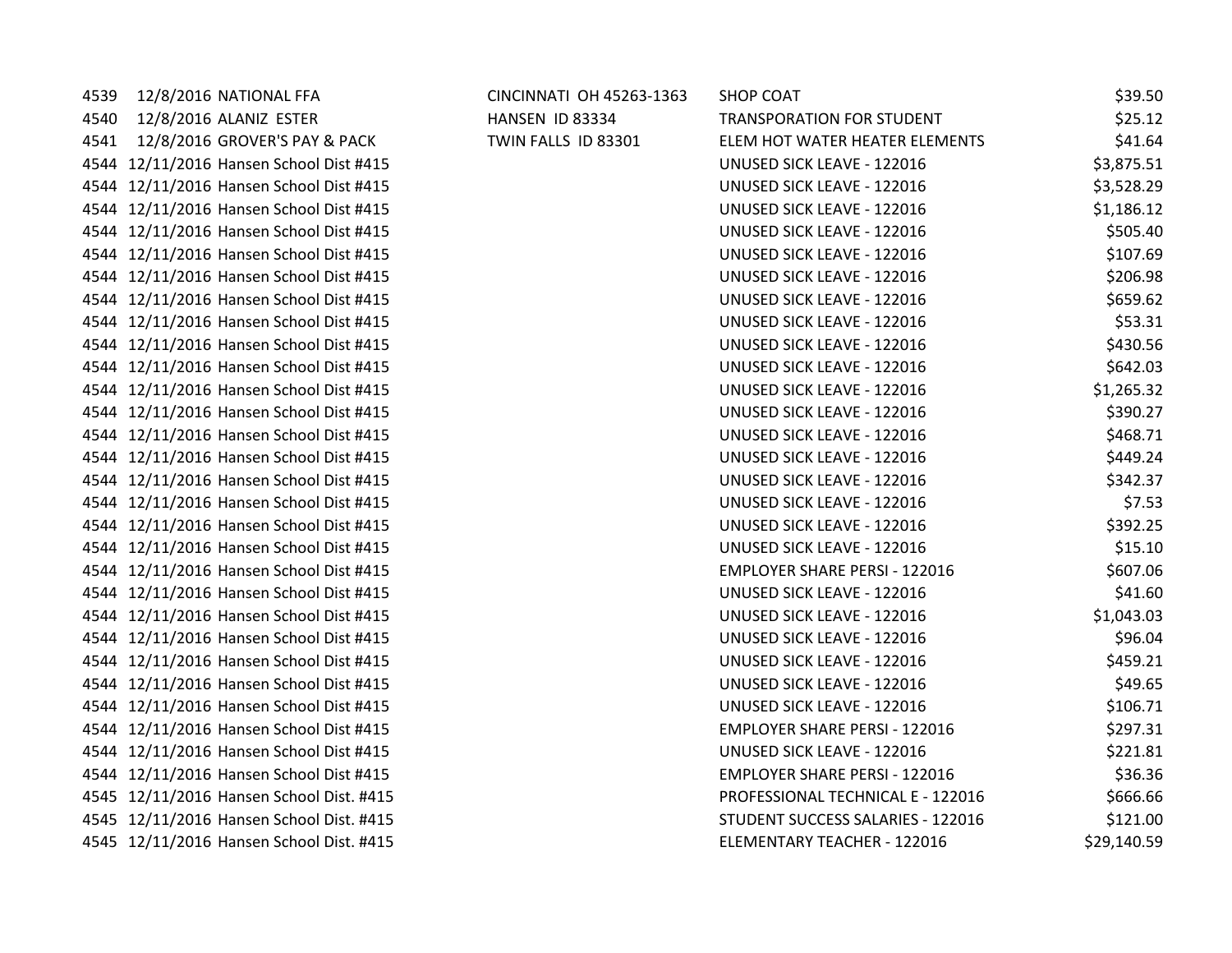4545 12/11/2016 Hansen School Dist. #415 4545 12/11/2016 Hansen School Dist. #415 4545 12/11/2016 Hansen School Dist. #415 4545 12/11/2016 Hansen School Dist. #415 4545 12/11/2016 Hansen School Dist. #415 4545 12/11/2016 Hansen School Dist. #415 4545 12/11/2016 Hansen School Dist. #415 4545 12/11/2016 Hansen School Dist. #415 4545 12/11/2016 Hansen School Dist. #415 4545 12/11/2016 Hansen School Dist. #415 4545 12/11/2016 Hansen School Dist. #415 4545 12/11/2016 Hansen School Dist. #415 4545 12/11/2016 Hansen School Dist. #415 4545 12/11/2016 Hansen School Dist. #415 4545 12/11/2016 Hansen School Dist. #415 4545 12/11/2016 Hansen School Dist. #415 4545 12/11/2016 Hansen School Dist. #415 4545 12/11/2016 Hansen School Dist. #415 4545 12/11/2016 Hansen School Dist. #415 4545 12/11/2016 Hansen School Dist. #415 4545 12/11/2016 Hansen School Dist. #415 4545 12/11/2016 Hansen School Dist. #415 4545 12/11/2016 Hansen School Dist. #415 4545 12/11/2016 Hansen School Dist. #415 4545 12/11/2016 Hansen School Dist. #415 4545 12/11/2016 Hansen School Dist. #415 4545 12/11/2016 Hansen School Dist. #415 4545 12/11/2016 Hansen School Dist. #415 4545 12/11/2016 Hansen School Dist. #415 4545 12/11/2016 Hansen School Dist. #415 4545 12/11/2016 Hansen School Dist. #415 4545 12/11/2016 Hansen School Dist. #415 4545 12/11/2016 Hansen School Dist. #415 4545 12/11/2016 Hansen School Dist. #415

| <b>FRANSPORTATION-OTHER - 122016</b>     | \$241.90    |
|------------------------------------------|-------------|
| SPECIAL ED PRESCHOOL-TEA - 122016        | \$3,563.41  |
| SPECIAL ED PRESCHOOL-PAR - 122016        | \$486.23    |
| <b>TRANSPORTATION- PUPIL TR - 122016</b> | \$2,077.54  |
| ORIVER - ACTIVITY TRIP - 122016          | \$337.25    |
| DRIVER- ACTIVITY DOWN TI - 122016        | \$254.20    |
| ELEMENTARY SUB-TEACHER - 122016          | \$2,033.00  |
| ELEMENTARY SUB-PARA - 122016             | \$28.50     |
| SAFE & DRUG FREE - 122016                | \$333.33    |
| ATHLETIC DIRECTOR - 122016               | \$361.83    |
| SECONDARY SUB-TEACHER - 122016           | \$788.50    |
| TITLE I-CERTIFIED - 122016               | \$6,207.98  |
| TITLE I-CLASSIFIED - 122016              | \$2,149.56  |
| MEDIA CLASSIFIED - 122016                | \$465.91    |
| SCHOOL ACTIVITY-COACH - 122016           | \$1,837.00  |
| ELEMENTARY PARA - 122016                 | \$471.83    |
| <b>MIGRANT C - 122016</b>                | \$769.50    |
| DISTRICT ADMINISTRAT - 122016            | \$5,144.44  |
| EXTENDED DAYS - 122016                   | \$214.58    |
| DEA PART B-CLASSIFIED - 122016           | \$3,679.59  |
| ADMINISTRATION - 122016                  | \$7,269.87  |
| <b>GUIDANCE - HEALTH - 122016</b>        | \$1,443.97  |
| DEA PART B PRESCHOOL - 122016            | \$397.83    |
| ADMIN SUB-SECRETARY - 122016             | \$350.90    |
| SPECIAL ED SUPPORT SERV- - 122016        | \$3,453.63  |
| RURAL EDUCATION - 122016                 | \$855.00    |
| ADMIN ASSISTANT - 122016                 | \$2,709.90  |
| SPECIAL ED DIRECTOR - 122016             | \$666.66    |
| SECONDARY SUB-PARA - 122016              | \$114.00    |
| <b>VOCATIONAL EDUCATION - 122016</b>     | \$2,783.33  |
| SPECIAL ED PROGRAM TEACH - 122016        | \$7,091.66  |
| SIG GRANT-TEACHERS - 122016              | \$1,012.50  |
| SIG GRANT-CLASSIFIED - 122016            | \$429.00    |
| <b>SECONDARY TEACHER - 122016</b>        | \$27,788.96 |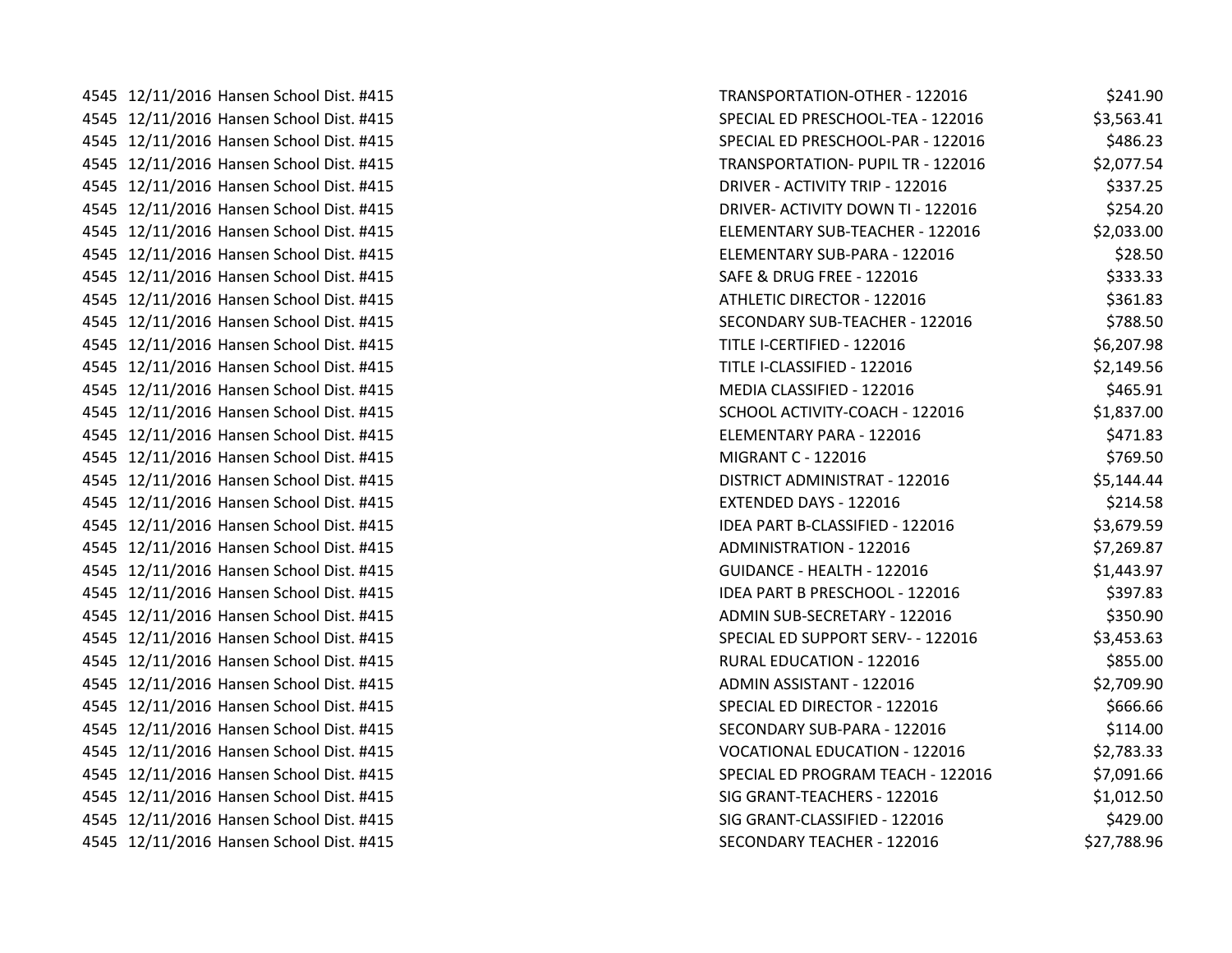4545 12/11/2016 Hansen School Dist. #415 4545 12/11/2016 Hansen School Dist. #415 4545 12/11/2016 Hansen School Dist. #415 4545 12/11/2016 Hansen School Dist. #415 4545 12/11/2016 Hansen School Dist. #415 4545 12/11/2016 Hansen School Dist. #415 4545 12/11/2016 Hansen School Dist. #415 4545 12/11/2016 Hansen School Dist. #415 4545 12/11/2016 Hansen School Dist. #415 4545 12/11/2016 Hansen School Dist. #415 4545 12/11/2016 Hansen School Dist. #415 4545 12/11/2016 Hansen School Dist. #415 4545 12/11/2016 Hansen School Dist. #415 4545 12/11/2016 Hansen School Dist. #415 4545 12/11/2016 Hansen School Dist. #415 4545 12/11/2016 Hansen School Dist. #415 4545 12/11/2016 Hansen School Dist. #415 4545 12/11/2016 Hansen School Dist. #415 4545 12/11/2016 Hansen School Dist. #415 4545 12/11/2016 Hansen School Dist. #415 4546 12/12/2016 2M DATA SYSTEMS OREM UT 84057 4547 12/12/2016 BECK KRISTIN TWIN FALLS ID 83301 4548 12/12/2016 CULLIGAN MAGIC VALLEY Twin Falls ID 83301 4549 12/12/2016 FOOD SERVICES OF AMERICA SEATTLE WA 98124-1846 4549 12/12/2016 FOOD SERVICES OF AMERICA SEATTLE WA 98124-1846 4549 12/12/2016 FOOD SERVICES OF AMERICA SEATTLE WA 98124-1846 4549 12/12/2016 FOOD SERVICES OF AMERICA SEATTLE WA 98124-1846 4549 12/12/2016 FOOD SERVICES OF AMERICA SEATTLE WA 98124-1846 4549 12/12/2016 FOOD SERVICES OF AMERICA SEATTLE WA 98124-1846 4550 12/12/2016 GLACIER REFRIGERATION INC TWIN FALLS ID 83303 4551 12/12/2016 IDAHO HS ACTIVITIES ASSOC. BOISE ID 83704 4552 12/12/2016 MEADOW GOLD DAIRIES-BOISE DENVER CO 80271-0960 4553 12/12/2016 TOOLS FOR SCHOOLS **EMMETT ID 83617** 4554 12/12/2016 VALLEY WIDE COOPERATIVE JEROME ID 83338

| LEP TEACHER - 122016                     | \$482.83   |
|------------------------------------------|------------|
| SPECIAL ED BIP DIRECTOR - 122016         | \$333.33   |
| SPECIAL ED PROGRAM-PARA - 122016         | \$2,412.46 |
| SIG 50 000 SALARIES-CERT - 122016        | \$2,382.31 |
| <b>GUEST TEACHER COORDINATO - 122016</b> | \$150.00   |
| SP ED SUPPORT SERVICE-CL - 122016        | \$333.33   |
| SIG 120 000 CERTIFIED - 122016           | \$291.36   |
| SIG 120 000-COUNSELOR - 122016           | \$1,777.31 |
| <b>BUSINESS OPERATION - 122016</b>       | \$3,127.28 |
| MEDIA - 122016                           | \$427.08   |
| <b>BUILDING MAINT - 122016</b>           | \$3,813.00 |
| MEDICIAD-CERTIFIED - 122016              | \$913.03   |
| MEDICAID-CLASSIFIED - 122016             | \$4,449.60 |
| TRANSPORTATION-SUPERVISO - 122016        | \$803.29   |
| TRANSPORTATION-OFFICE - 122016           | \$199.61   |
| SCHOOL LUNCH - 122016                    | \$3,776.62 |
| SCHOOL LUNCH-FFV - 122016                | \$97.90    |
| <b>BUILDING CARE - 122016</b>            | \$4,395.75 |
| TRANSPORTATION-MECHANIC - 122016         | \$1,573.12 |
| SPECIAL ED SUBSTITUTE - 122016           | \$342.00   |
| 2017 TAX TABLES UPDATE FEE               | \$505.00   |
| <b>SSD LUNCH</b>                         | \$290.80   |
| LUNCH RM                                 | \$39.30    |
| <b>FOOD SUPPLIES</b>                     | \$225.66   |
| <b>FOOD SUPPLIES</b>                     | \$1,165.54 |
| <b>FOOD SUPPLIES</b>                     | \$439.87   |
| <b>FOOD SUPPLIES (FFVP)</b>              | \$156.86   |
| <b>FOOD SUPPLIES (FFVP)</b>              | \$233.90   |
| <b>FOOD SUPPLIES (FFVP)</b>              | \$309.20   |
| <b>RECHARGED FREEZER</b>                 | \$165.20   |
| LIFETIME PASS FOR LOUISE BAILY           | \$100.00   |
| <b>DAIRY PRODUCTS</b>                    | \$1,740.37 |
| <b>FOOD SUPPLIES</b>                     | \$4,841.32 |
| YELLOW BUS FUEL                          | \$314.57   |
|                                          |            |